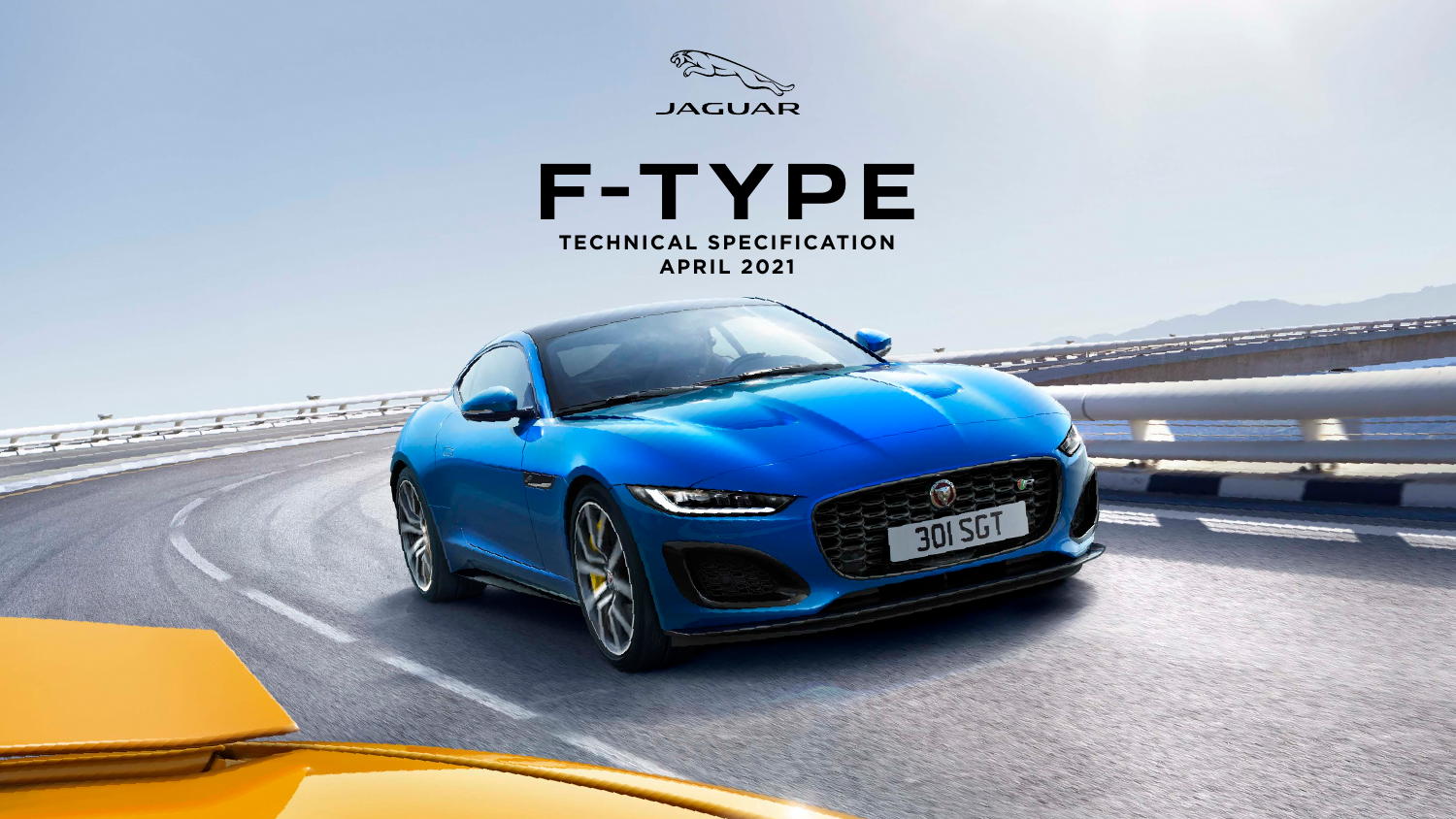| <b>POWERTRAIN</b>                                             | <b>P300</b>       | <b>P450</b><br>Automatic |                   | <b>P575</b>       |
|---------------------------------------------------------------|-------------------|--------------------------|-------------------|-------------------|
| Transmission                                                  | Automatic         |                          |                   | Automatic         |
| Driveline: All Wheel Drive (AWD)<br>or Rear Wheel Drive (RWD) | <b>RWD</b>        | <b>RWD</b>               | AWD               | <b>AWD</b>        |
| Maximum power (PS / kW / rpm)                                 | 300 / 221 / 5.500 | 450 / 331 / 6.000        | 450 / 331 / 6.000 | 575 / 423 / 6.500 |
| Maximum torque $(Nm / rpm)$                                   | 400 / 1.500-4.500 | 580 / 2.500-5.000        | 580 / 2.500-5.000 | 700 / 3.500-5.000 |
| Capacity (cc)                                                 | 1.997             | 5.000                    | 5.000             | 5.000             |
| No, of cylinders / Valves per cylinder                        | 4/4               | 8/4                      | 8/4               | 8/4               |
| Cylinder layout                                               | Inline            | Vee                      | Vee               | Vee               |
| Bore / stroke $(mm)$                                          | 83 / 92,3         | 92,5 / 93                | 92,5 / 93         | 92,5 / 93         |
| Compression ratio (:1)                                        | $9,5+/-0,5$       | 9,5                      | 9,5               | 9,5               |
| <b>PERFORMANCE</b>                                            |                   |                          |                   |                   |
| Acceleration (secs) 0-100 km/h (0-60 mph)                     | 5,7(5,4)          | 4,6(4,4)                 | 4,6(4,4)          | 3,7(3,5)          |
| Acceleration (secs) 80-120 km/h (50-75 mph)                   | 3,7(3,7)          | 2,9(2,9)                 | 3,0(3,0)          | 2,3(2,3)          |
| Maximum speed km/h (mph)                                      | 250 (155)         | 285 (177)                | 285 (177)         | 300 (186)         |
| <b>WEIGHTS (kg)*</b>                                          |                   |                          |                   |                   |
| Unladen weight (EU)**                                         | 1.628             | 1.781                    | 1.855             | 1.855             |
| Unladen weight (DIN) <sup>+</sup>                             | 1.553             | 1.706                    | 1.780             | 1.780             |
| Gross Vehicle Weight (GVW)                                    | 1.925             | 2.050                    | 2.150             | 2.150             |

Some features on images may vary between optional and standard for different model years and due to the impact of Covid-19, many of our images have not been updated to reflect 22MY specifications. Please refer to the car configurator and additionally consult your local Retailer for detailed 22MY specifications and do not base an order on website imagery alone. Jaguar Land Rover Limited is constantly seeking ways to improve the specification, design and production of its vehicles, parts and accessories and alterations take place continually, and we reserve the right to change without notice.

\*Weights reflect vehicles to standard specifications. Optional extras increase weight. \*\*Includes a 75kg driver, full fluids and 90% fuel. †Includes full fluids and 90% fuel.

## **F-TYPE COUPÉ** – TECHNICAL SPECIFICATION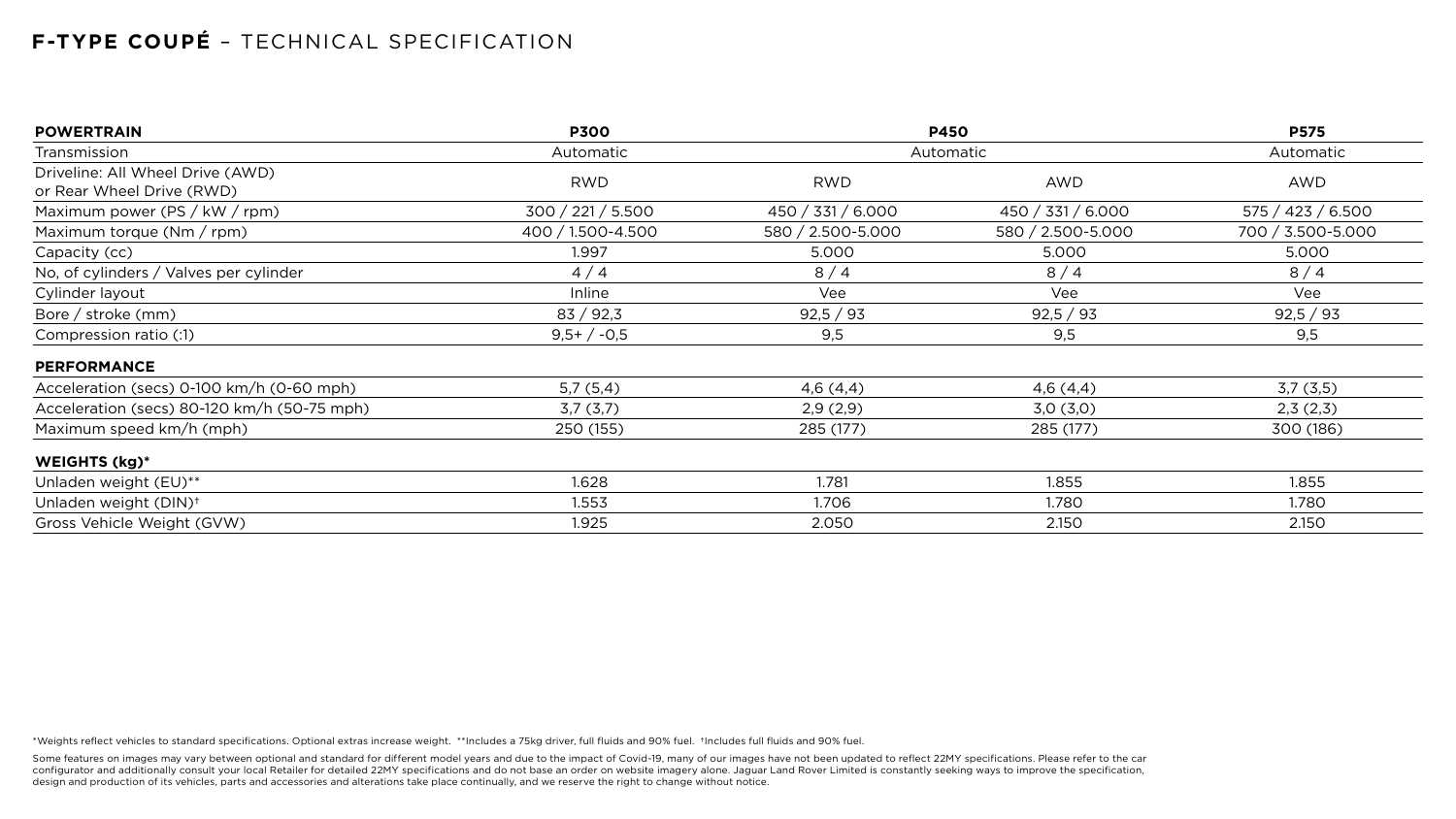# **F-TYPE COUPÉ** – TECHNICAL SPECIFICATION

\*The figures provided are as a result of official manufacturer's tests in accordance with EU legislation. For comparison purposes only. Real-world figures may differ. CO $_{2}$  and fuel economy figures may vary according to factors such as driving styles, environmental conditions, load, wheel fitment and accessories fitted.

| <b>FUEL ECONOMY</b>                                                      |            |                      | <b>P300</b>            | <b>P450</b>            |                       | <b>P575</b> |
|--------------------------------------------------------------------------|------------|----------------------|------------------------|------------------------|-----------------------|-------------|
| Fuel tank capacity - useable litres<br>Gasoline Particulate Filter (GPF) |            | 63<br>$\blacksquare$ | 70                     |                        | 70                    |             |
|                                                                          |            |                      |                        |                        |                       | WLTP*       |
| <b>Driveline</b>                                                         |            |                      | <b>RWD</b>             | <b>RWD</b>             | <b>AWD</b>            | <b>AWD</b>  |
| <b>WLTP Consumption High</b>                                             | Low        | $1/100km$ (mpg)      | $13,3-13,5(21,2-20,9)$ | $17,1-17,5(16,5-16,1)$ | 17,5-17,6 (16,1-16,1) | 17,5(16,1)  |
|                                                                          | Medium     | $1/100km$ (mpg)      | $9,6-9,9(29,4-28,5)$   | 10,5-10,7 (26,9-26,4)  | 10,8-11,0 (26,2-25,7) | 10,9(25,9)  |
|                                                                          |            | $1/100km$ (mpg)      | $8,4-8,6$ (33,6-32,8)  | $9,0-9,1(31,4-31,0)$   | $9,1-9,3(31,0-30,4)$  | 9,0(31,4)   |
|                                                                          | Extra High | $1/100km$ (mpg)      | 8,9-9,2 (31,7-30,7)    | $9,5-9,7(29,7-29,1)$   | $9,8-9.9(28,8-28,5)$  | 9,5(29,7)   |
|                                                                          | Combined   | $1/100km$ (mpg)      | $9,5-9,7(29,7-29,1)$   | 10,5-10,8 (26,9-26,2)  | 10,8-11,0 (26,2-25,7) | 10,7(26,4)  |
| <b>WLTP</b><br>$CO2$ Emissions                                           | Low        | (g/km)               | 303-306                | 389-397                | 397-400               | 398         |
|                                                                          | Medium     | (g/km)               | 219-225                | 238-244                | 246-250               | 247         |
|                                                                          | High       | (g/km)               | 190-196                | 205-207                | 207-211               | 205         |
|                                                                          | Extra High | (g/km)               | 202-209                | 215-220                | 224-226               | 217         |
|                                                                          | Combined   | (g/km)               | 215-221                | 239-244                | 246-249               | 243         |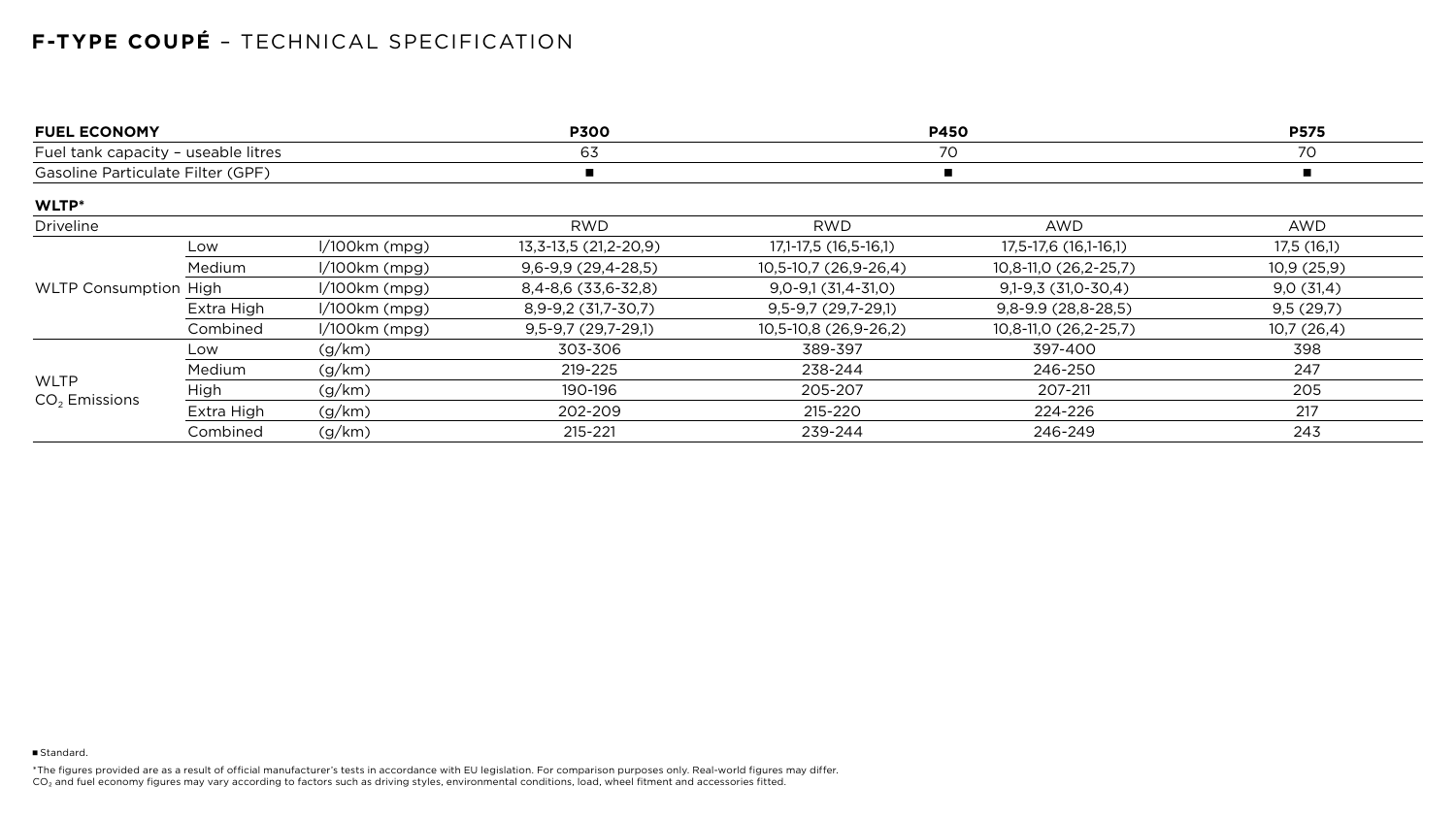### **F-TYPE CONVERTIBLE** – TECHNICAL SPECIFICATION

| <b>POWERTRAIN</b>                                             | <b>P300</b>       | <b>P450</b><br>Automatic |                   | <b>P575</b>       |  |
|---------------------------------------------------------------|-------------------|--------------------------|-------------------|-------------------|--|
| Transmission                                                  | Automatic         |                          |                   | Automatic         |  |
| Driveline: All Wheel Drive (AWD)<br>or Rear Wheel Drive (RWD) | <b>RWD</b>        | <b>RWD</b>               | <b>AWD</b>        | AWD               |  |
| Maximum power (PS / kW / rpm)                                 | 300 / 221 / 5.500 | 450 / 331 / 6.000        | 450 / 331 / 6.000 | 575 / 423 / 6.500 |  |
| Maximum torque $(Nm / rpm)$                                   | 400 / 1.500-4.500 | 580 / 2.500-5.000        | 580 / 2.500-5.000 | 700 / 3.500-5.000 |  |
| Capacity (cc)                                                 | 1.997             | 5.000                    | 5.000             | 5.000             |  |
| No. of cylinders / Valves per cylinder                        | 4/4               | 8/4                      | 8/4               | 8/4               |  |
| Cylinder layout                                               | Inline            | Vee                      | Vee               | Vee               |  |
| Bore / stroke (mm)                                            | 83 / 92,3         | 92,5 / 93                | 92,5 / 93         | 92,5 / 93         |  |
| Compression ratio (:1)                                        | $9,5+/-0,5$       | 9,5                      | 9,5               | 9,5               |  |
| <b>PERFORMANCE</b>                                            |                   |                          |                   |                   |  |
| Acceleration (secs) 0-100 km/h (0-60 mph)                     | 5,7(5,4)          | 4,6(4,4)                 | 4,6(4,4)          | 3,7(3,5)          |  |
| Acceleration (secs) 80-120 km/h (50-75 mph)                   | 3,7(3,7)          | 2,9(2,9)                 | 3,0(3,0)          | 2,3(2,3)          |  |
| Maximum speed km/h (mph)                                      | 250 (155)         | 285 (177)                | 285 (177)         | 300 (186)         |  |
| WEIGHTS (kg)*                                                 |                   |                          |                   |                   |  |
| Unladen weight (EU)**                                         | 1.646             | 1.793                    | 1.865             | 1.865             |  |
| Unladen weight (DIN) <sup>+</sup>                             | 1.571             | 1.718                    | 1.790             | 1.790             |  |
| Gross Vehicle Weight (GVW)                                    | 1.925             | 2.050                    | 2.150             | 2.150             |  |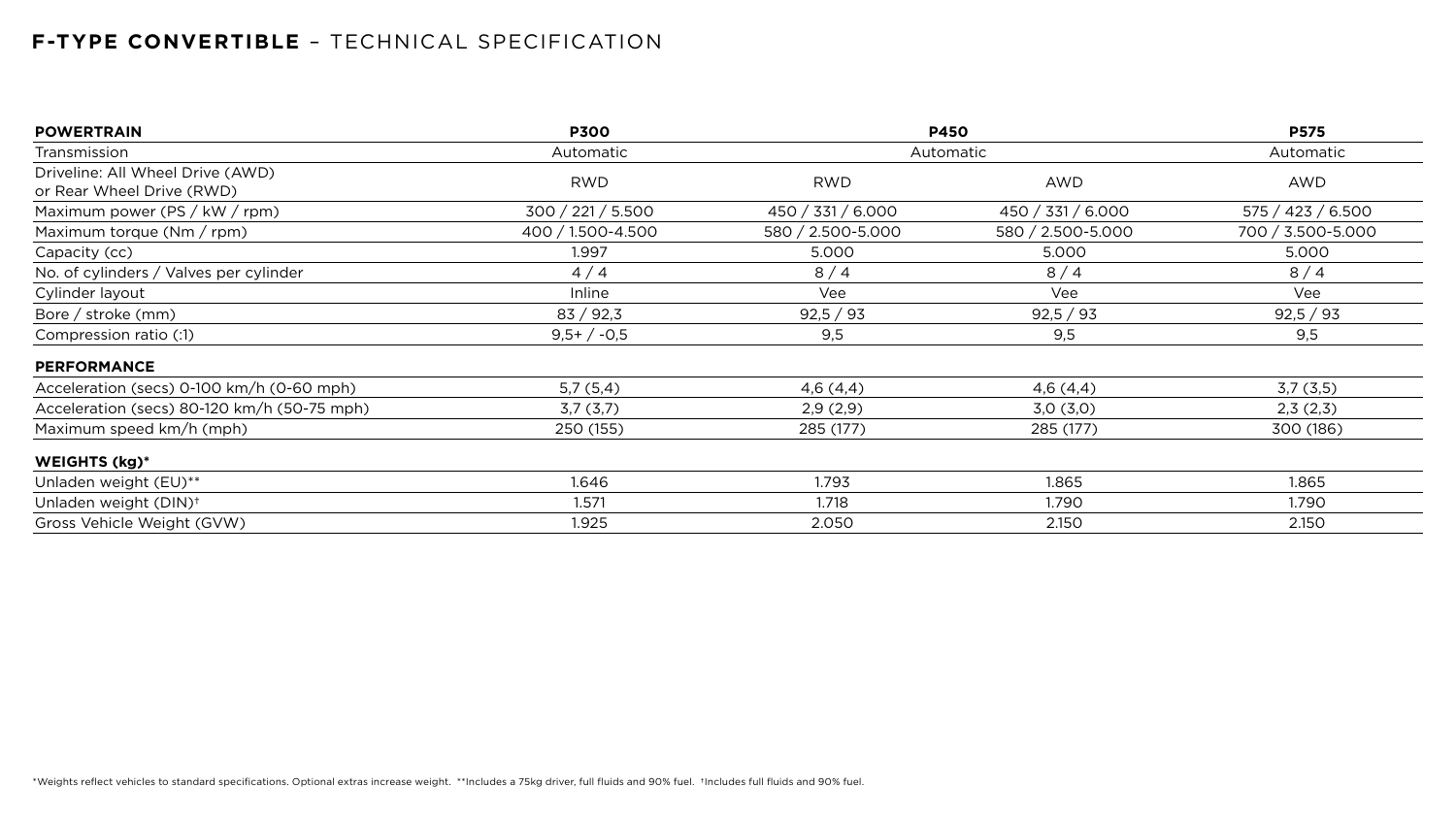### **F-TYPE CONVERTIBLE** – TECHNICAL SPECIFICATION

\*The figures provided are as a result of official manufacturer's tests in accordance with EU legislation. For comparison purposes only. Real-world figures may differ. CO $_{2}$  and fuel economy figures may vary according to factors such as driving styles, environmental conditions, load, wheel fitment and accessories fitted.

| <b>FUEL ECONOMY</b>                                                      |            |                 | <b>P300</b>                   | <b>P450</b>               |                        | <b>P575</b>    |
|--------------------------------------------------------------------------|------------|-----------------|-------------------------------|---------------------------|------------------------|----------------|
| Fuel tank capacity - useable litres<br>Gasoline Particulate Filter (GPF) |            | 63              | 70                            |                           | 70                     |                |
|                                                                          |            |                 |                               |                           |                        | $\blacksquare$ |
| WLTP*                                                                    |            |                 |                               |                           |                        |                |
| <b>Driveline</b>                                                         |            |                 | <b>RWD</b>                    | <b>RWD</b>                | <b>AWD</b>             | AWD            |
| <b>WLTP Consumption High</b>                                             | Low        | $1/100km$ (mpg) | 13, 3 - 13, 5 (21, 2 - 20, 9) | 17, 2-17, 5 (16, 4-16, 1) | 17,5-17,6 (16,1-16,1)  | 17,5(16,1)     |
|                                                                          | Medium     | $1/100km$ (mpg) | $9,7-9,9(29,1-28,5)$          | $10,6-10,8(26,6-26,2)$    | 10,9-11,0 (25,9-25,7)  | 10,9(25,9)     |
|                                                                          |            | $1/100km$ (mpg) | 8, 5 - 8, 7 (33, 2 - 32, 5)   | $9,1 - 9,1$ (31,0-31,0)   | $9,1-9,2$ (31,0-30,7)  | 9,0(31,4)      |
|                                                                          | Extra High | $1/100km$ (mpg) | $9,0-9,2(31,4-30,7)$          | $9,6-9,7(29,4-29,1)$      | $9,8-9,9(28,8-28,5)$   | 9,5(29,7)      |
|                                                                          | Combined   | $1/100km$ (mpg) | $9,6-9,8(29,4-28,8)$          | 10,7-10,8 (26,4-26,2)     | $10,8-10,9(26,2-25,9)$ | 10,7(26,4)     |
| <b>WLTP</b><br>$CO2$ Emissions                                           | Low        | (g/km)          | 303-307                       | 392-397                   | 397-400                | 398            |
|                                                                          | Medium     | (g/km)          | 221-226                       | 240-244                   | 247-250                | 247            |
|                                                                          | High       | (g/km)          | 193-197                       | 206-208                   | 207-210                | 205            |
|                                                                          | Extra High | (g/km)          | 205-210                       | 218-220                   | 222-224                | 217            |
|                                                                          | Combined   | (g/km)          | 218-222                       | 242-245                   | 246-248                | 243            |

■ Standard.